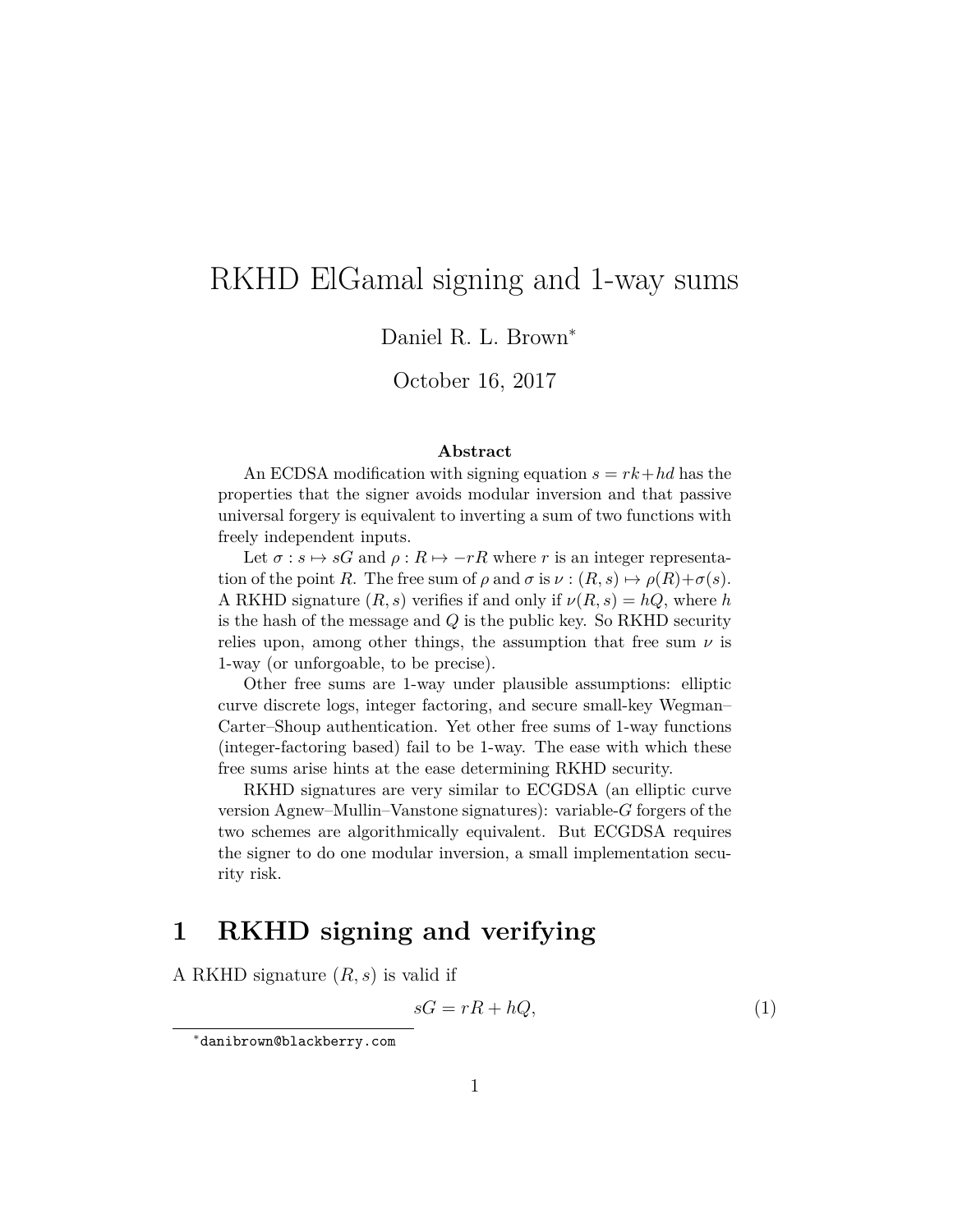under the notation:

- $\mathbb E$  finite cyclic subgroup of elliptic curve (with additive notation),
- *G* fixed generator point in E,
- *n* order of *G* (a prime integer with  $nG = 0$  and  $|\mathbb{E}| = n$ ),
- *d* secret signing key (an integer),
- *Q* public verifying key (a point  $Q = dG$ ),
- *h* hash value of the message to be signed (an integer),
- *k* message-unique secret (an integer),
- *R* first signature component (a point  $R = kG$ ),
- *r* integer representative of *R* (obtained from conversion), and
- *s* second signature component,

where the signer can compute *s* using the equation:

$$
s = rk + hd \bmod n. \tag{2}
$$

All integer arithmetic will be done modulo *n*, unless otherwise noted. In particular,  $\mathbb{Z}$  is used denote  $\mathbb{Z}/n\mathbb{Z}$  with representatives  $\{0,\ldots,n-1\}$ . Hence Z becomes a field, and division is generally defined.

### **1.1 Implementation issues**

Security warnings<sup>[1](#page-1-0)</sup>:

• The signer must reduce *rk*+*hd* modulo *n*. If not, then the secret signing key *d* will leak after one signature is generated. Indeed, suppose that  $u = rk + hd$  as an unreduced integer (without reduction modulo *n*): then

$$
d = u/h \bmod r.
$$
 (3)

- The values *k* should be indistinguishable from independent and uniformly random integer in the interval  $[0, n-1]$ . Leaked (or biased) bits of *k* will leak bits of *d*, under known lattice attacks.
- The values *k* should appear to be independent (although repeating *k* for a common *h* is okay).

<span id="page-1-0"></span><sup>&</sup>lt;sup>1</sup>The usual warnings, which apply to ECDSA and many similar variants.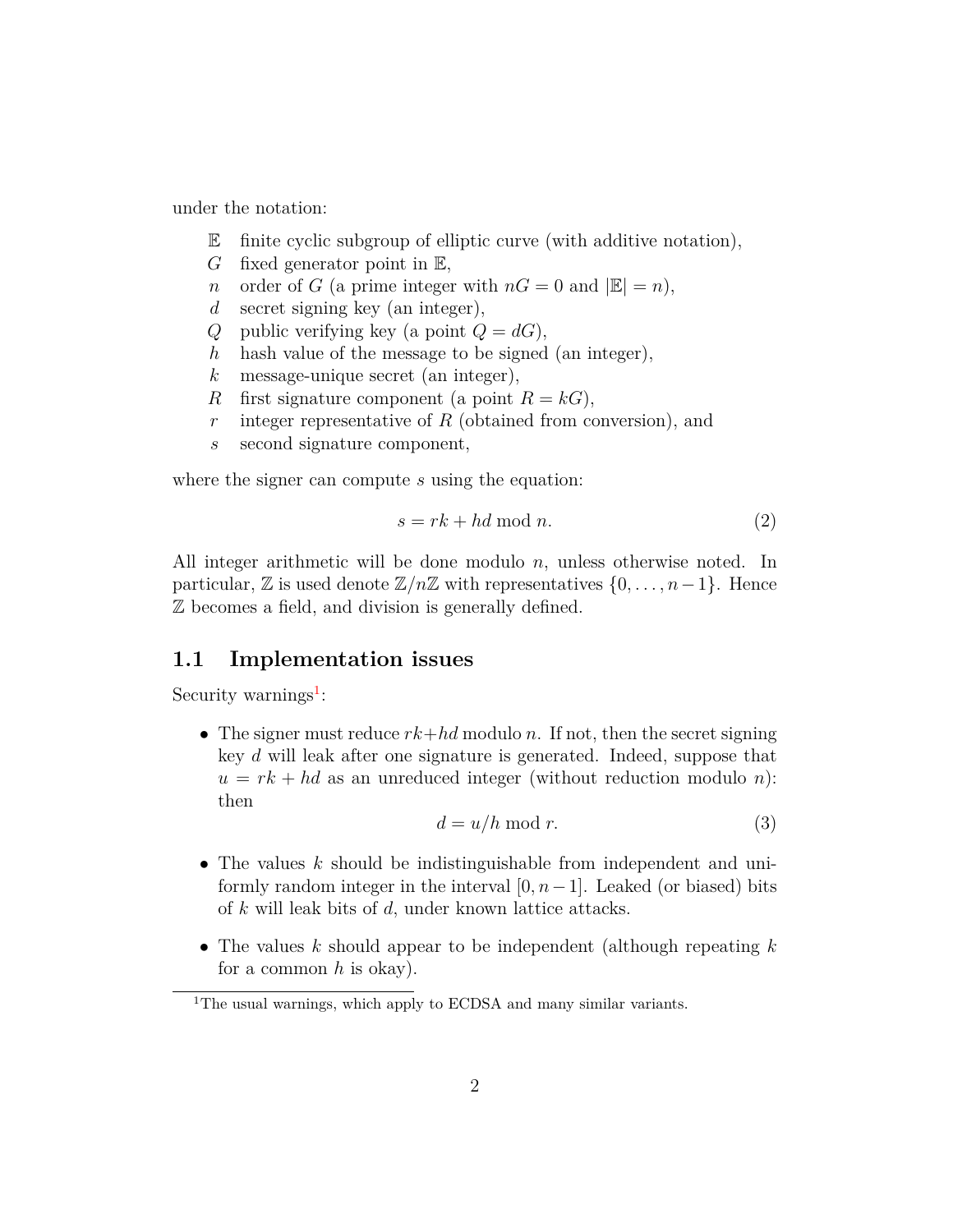• The values  $k_i$  generated in multiple signatures  $(R_i, s_i)$  should have no adversarially determinable linear relationship,  $\sum_i c_i k_i = 0$ , because, if so, the signer's secret key can almost always be computed as:

<span id="page-2-1"></span>
$$
d = \frac{\sum_{i} c_i s_i / r_i}{\sum_{i} c_i h_i / r_i} \mod n. \tag{4}
$$

• An especially important case of the restriction above, the same value *k* must be never be used with two different values of *h*. Indeed, if  $s = rk + hd$  and  $s' = rk + h'd$ , then  $d = (s - s')/(h - h') \mod n$ .

Minor efficiencies:

- Inversion mod  $n$  can be avoided by both signer<sup>[2](#page-2-0)</sup> and verifier.
- Reduction mod *n* can be avoided by verifier (if desired).
- The verifier can, as an optional optimization method, use an alternative verification equation:  $vsG = vrR + vhQ$ , choosing *v* such that *vr* mod *n* verification equation.  $vsG = vT T + vT Q$ , choosing v such that v filled *n* and vh mod *n* are not too far above  $\sqrt{n}$ . (Finding v has cost similar to the Euclidean algorithm, using an algorithm dating back to Gauss.) The modified equation speeds up multiplying *R* and *Q*. The verifier can use also pre-computations for *G*.
- The signer can pre-compute *kG* shortly in advance of receiving *h*. The pair (*k, kG*) is then known as a coupon. Pre-computing the coupon reduce the latency between receiving a message to sign and generating its signature. A risk of coupons is that *k* might exposed in the interim rest period between message input and signature generation.
- The signer can generate *k* as a deterministic but pseudorandom function of  $(d, h)$ . This is not vulnerable to  $(4)$  because the repeated instances *k* for *h* correspond to repeated equations and variables and have no net effect on the linear system for determining *d*. This method precludes the use of a coupon.

<span id="page-2-0"></span><sup>2</sup>The signer's avoiding of modular inversion is also a security advantage, because it is reduces the amount of side-channels.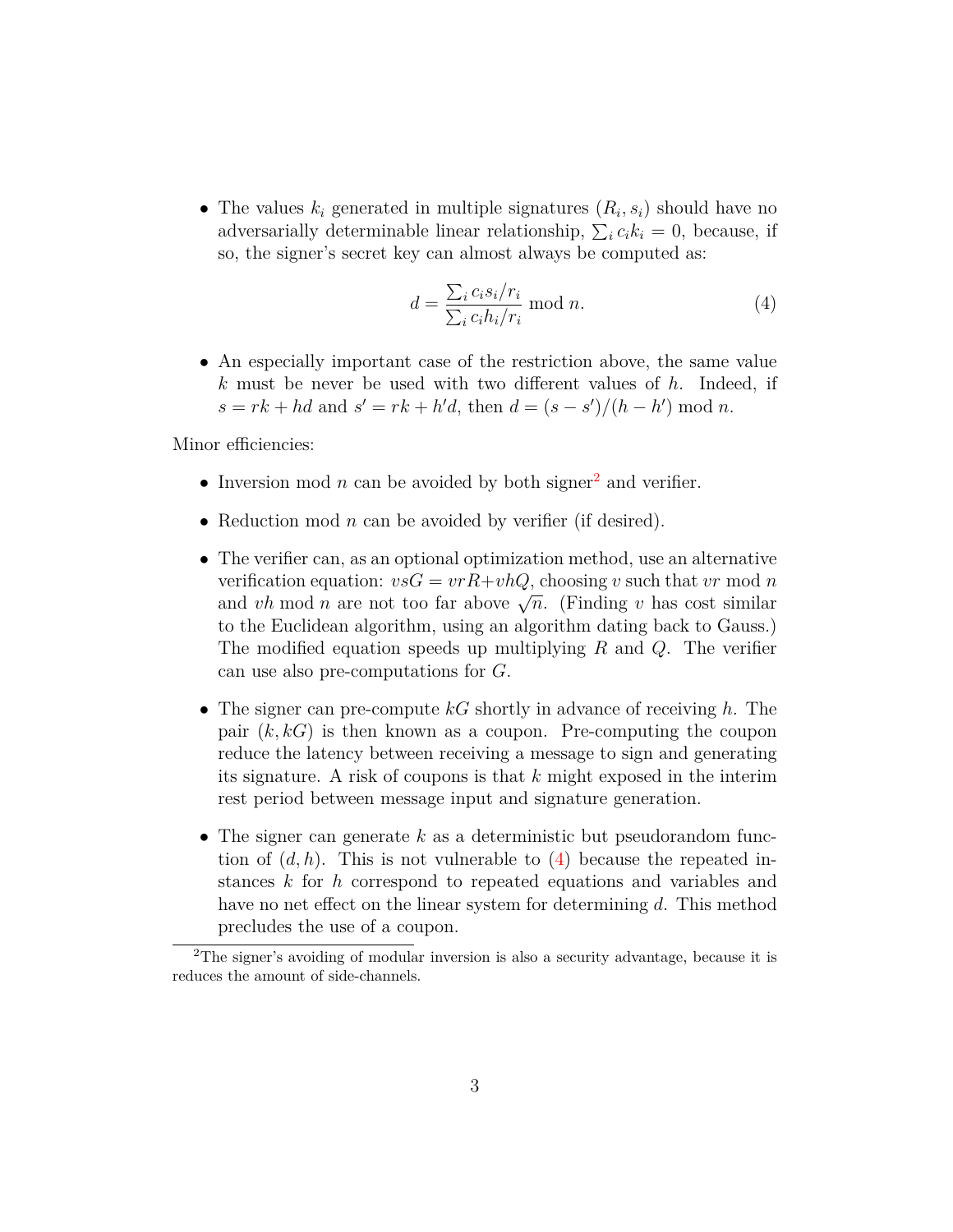## **2 Forgery by inverting a sum of functions**

Define functions:

$$
\rho: R \mapsto -rR,\tag{5}
$$

$$
\sigma: s \mapsto sG,\tag{6}
$$

$$
\nu : (R, s) \mapsto \rho(R) + \sigma(s). \tag{7}
$$

If  $\nu(R, s) = hQ$ , then  $(R, s)$  will pass the verifying equation for public key Q and message hash value *h*.

Inverting *ν* at *hQ* is therefore equivalent to a passive universal forger of RKHD signatures.<sup>[3](#page-3-0)</sup>

### **3 Free sums**

Let  $f: X \to Z$  and  $g: Y \to Z$  be functions with a common codomain Z. Furthermore, suppose that  $Z$  is equipped with a binary operation written  $+$ . Usually, we suppose that  $+$  makes  $Z$  into an abelian group. The **free sum<sup>[4](#page-3-1)</sup>** of *f* and *g* is the function

$$
f + g: X \times Y \to Z: (x, y) \mapsto f(x) + g(y). \tag{8}
$$

In particular, the function  $\nu : \mathbb{E} \times \mathbb{Z} \to \mathbb{E}$  is the free sum of the functions  $\rho : \mathbb{E} \to \mathbb{E}$  and  $\sigma : \mathbb{Z} \to \mathbb{E}$ .

Given some function  $f: X \to Z$ , a **forgoer** or **inverter**<sup>[5](#page-3-2)</sup> of f is any function  $i: Z \rightarrow X$  such that  $f(i(z)) = z$  with high probability given uniformly random  $z \in Z$ .

We could also call *i* a probable pre-inverse, or a preimage-finder, of *f*. For brevity,  $f^{-1}$ , in this report, indicates<sup>[6](#page-3-3)</sup> a potential inverter.

<span id="page-3-0"></span><sup>3</sup>By standard Pointcheval–Stern signer-simulating arguments, active (chosen-message) universal forgery of random-oracle-hash RKHD is equivalent to inverting  $\nu$  too.

<span id="page-3-1"></span><sup>4</sup>Please excuse the neologism.

<span id="page-3-3"></span><span id="page-3-2"></span><sup>5</sup> Inverter is not an ideal name, due to its ambiguity.

<sup>&</sup>lt;sup>6</sup>Standard math notation writes  $f^{-1}$  for the unique inverse, if it exists, and otherwise  $f^{-1}(z)$  is a set of all *i* with  $f(i) = z$ . The notation  $f^{-1}$  in this report is to suggest an approximation to first meaning, a true inverse, rather than the second meaning. See [§A](#page-9-0) for more discussion.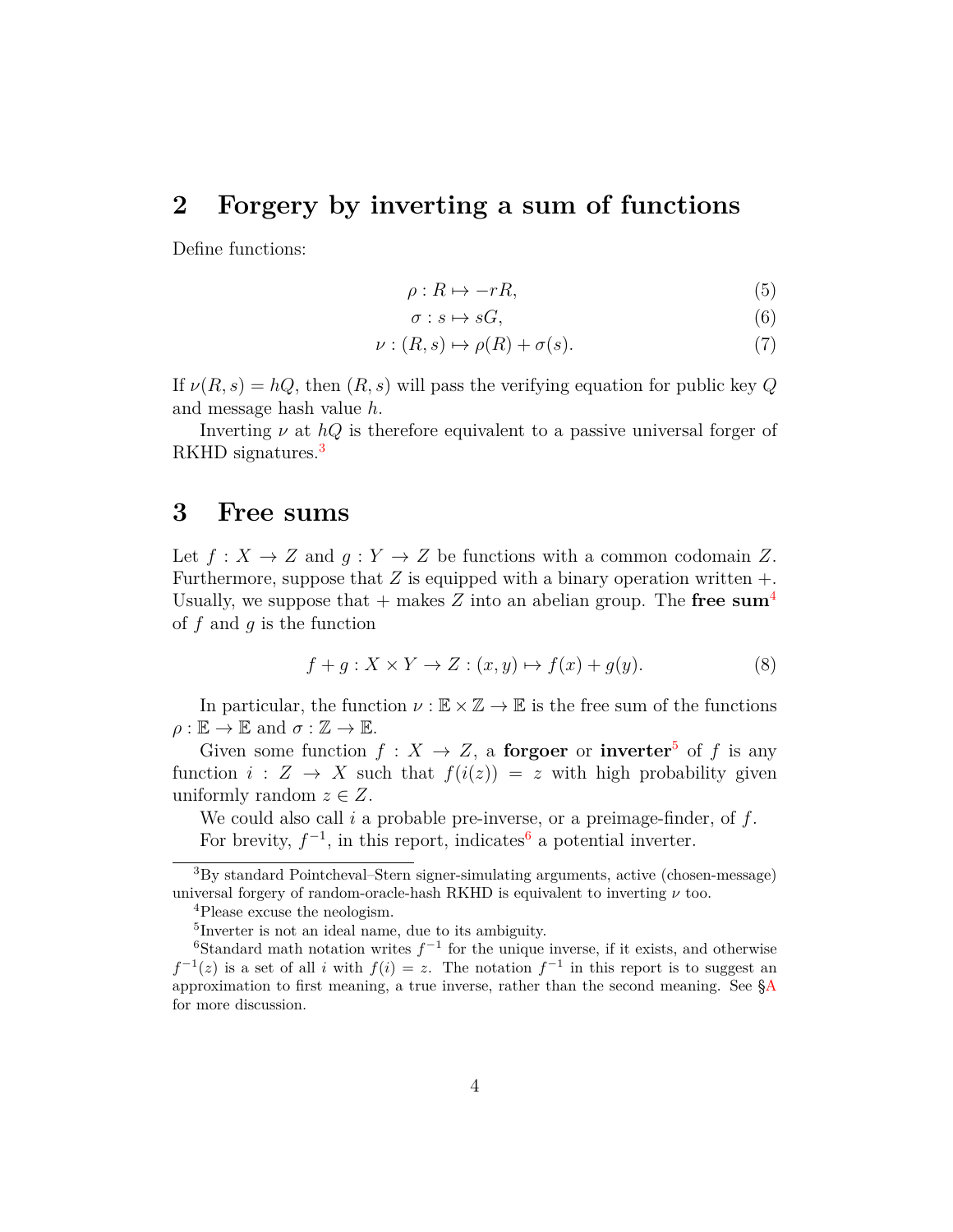If no efficient[7](#page-4-0) inverter for *f* exists, then *f* is said to be **unforgoable**, or a bit more concisely, but less precisely<sup>[8](#page-4-1)</sup>, 1-way.

Because RKHD signatures rely on a 1-way free sum to avoid severe forgery, this report studies the issue 1-way free sums in greater generality (beyond RKHD).

#### **3.1 Some free sums**

A brief survey of some 1-way (and one non-1-way) free sums follows.

#### **3.1.1 A 1-way free-sum of 1-way functions**

**Lemma 1.** Let  $f = g = \sigma$ , where  $\sigma : s \mapsto sG$  as before. Assume that *σ is unforgoable (the standard hard ECDLP assumption). Then f* + *g is unforgoable. In particular, an f* + *g inverter i is equivalent to a discrete log solver l* (an inverter of  $\sigma$ ).

*Proof.* Essentially, the equivalence is due to the linearity of  $\sigma$ .

Suppose  $i : \mathbb{E} \to \mathbb{Z} \times \mathbb{Z}$  is an  $f + g$  inverter. Let  $p : \mathbb{Z} \times \mathbb{Z} \to \mathbb{Z} : (x, y) \mapsto$  $x+y$ . Then  $l = p \circ i$  is an  $\sigma$  inverter, and thus discrete log solver. Conversely, suppose that  $l : \mathbb{E} \to \mathbb{Z}$  is a discrete log solver, and  $r : \mathbb{E} \to \mathbb{Z}$  is any function. Then  $i: P \mapsto (l(P) - r(P), r(P))$  is an  $f + g$  inverter.  $\Box$ 

More generally, consider the following.

**Lemma 2.** Let  $\eta : s \to sH$ . Free sum  $\sigma + \eta$  is also 1-way (if  $\sigma$  is).

*Proof.* Take uniformly random  $Z \in \mathbb{E}$  and compute  $\sigma^{-1}(Z)$  as follows. Choose random integers  $r_1, r_2$  and compute  $R_i = r_i Z$ . Compute  $(\sigma + \eta)^{-1}(R_i) =$  $(x_i, y_i)$ . Then  $\sigma^{-1}(Z) = (x_1y_2 - x_2y_1)/(r_1y_2 - r_2y_1) \mod n$ .  $\Box$ 

#### **3.1.2 A non-1-way free sum of 1-way functions**

Begin with the famous result:

<span id="page-4-1"></span><span id="page-4-0"></span><sup>7</sup>A function is efficient if it has an efficient evaluation algorithm.

<sup>8</sup>Note: for example, constant functions are 1-way. The Handbook of Applied Cryptography recommends against the phrase "1-way" for just such reasons, but I will use it anyway.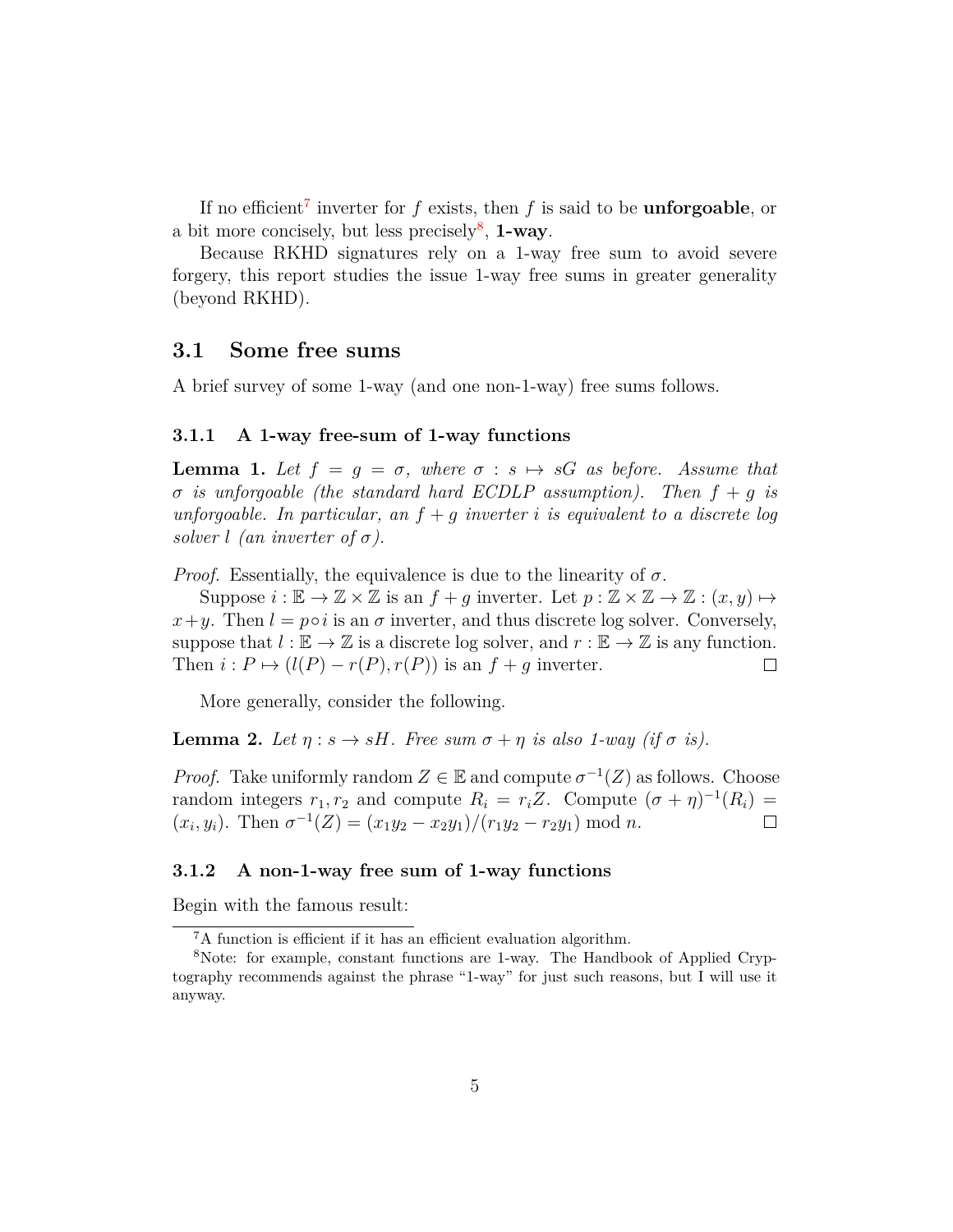**Lemma 3** (Rabin)**.** *Let n be the product of two large primes, an RSA modulus.* Let  $f: x \mapsto x^2 \text{ mod } n$ . Inverting f is finding square roots mod n, which *is equivalent to factoring n.*

So, *f* is 1-way. The free sum of *f* with a copy of itself is not 1-way:

**Lemma 4.** Let  $q = f$ . The free sum  $f + q$  is not 1-way.

*Proof.* Free sum  $f + g$  has the following inverter *i*. Given input *z* to *i*, first find the smallest prime *p* with  $p = z \mod n$  and  $p = 1 \mod 4$ .

Next, apply Cornacchia's algorithm to  $p$ , which gives  $(x, y)$  such that  $x^2 + y^2 = p$ . (Recall that Cornacchia's algorithm is efficient.)

The inversion is verified as follows:

$$
(f+g)(i(z)) = (f+g)(x,y) = x2 + y2 = p = z \text{ mod } n,
$$
 (9)

so *i* has found a pre-image of *f*.

<span id="page-5-1"></span>**3.1.3 A 1-way free sum of non-1-way functions**

Let L be the set of logarithms<sup>[9](#page-5-0)</sup> of a large set of large primes. Let  $L + L$  be set of sums of two elements in  $L$ , (so the  $L + L$  is the set of logarithms of a set of RSA public keys). Let  $L^+$  be a version of  $L$  in which each logarithm appears very many times (far more than |*L*| times). (In order to be set, instead of a multi-set, allow each copy of a logarithm to vary by a negligible amount.)

Let  $Z = L \cup (L + L)$ , and let  $X = L^+ \cup (L + L)$ . Let  $f : X \to Z$  be the function maps each copy in  $L^+$  to its original value in  $L$ , and maps each element in  $L + L$  to itself.

**Lemma 5.** *Then f is not 1-way.*

*Proof.* Compute  $i(z)$  as follows. If  $e^z$  is not prime, then  $z \in L + L$ , and let  $i(z) = z$ . If  $e^z$  is prime, then  $z \in L$ . Choose one of the copies  $z^+$  of *z* and let  $i(z) = z^{+}.$  $\Box$ 

Define a binary operator  $+$  on  $Z$  to be the usual real number addition if both arguments are in the subset L of Z. Otherwise, just set  $a + b$  to be some arbitrary element of *L*, such as the smallest element.

**Lemma 6.** If  $g = f$  and integer factorization is difficult, then  $f + g$  is 1-way.

 $\Box$ 

<span id="page-5-0"></span><sup>&</sup>lt;sup>9</sup>Store logarithms of integers with sufficient precision to recover the original integer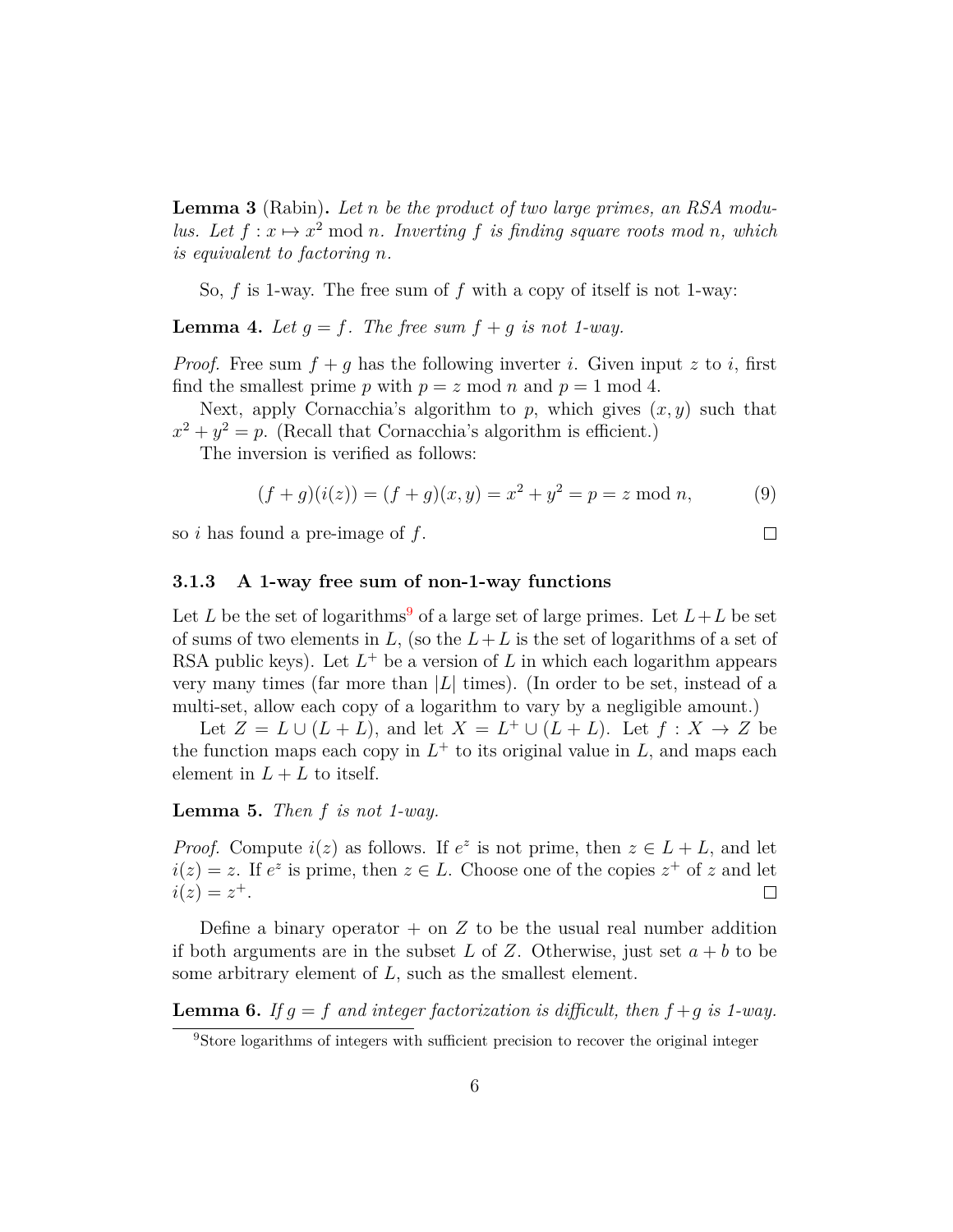*Proof.* Consider  $z \in Z = L \cup (L + L)$  chosen uniformly at random. With overwhelming probability,  $z \in L + L$ , because  $L + L$  has nearly |L| times as many elements as  $L$ . In this case, integer  $e^z$  is a product of two random primes from a large set of large primes. Finding the factors of  $e^z$  should be difficult.

But if *i* is an efficient pre-inverse of  $f + g$ , then this means that for  $i(z) = (x, y)$ , we expect that  $(f+g)(x, y) = z$ . But  $(f+g)(x, y) = f(x)+g(y)$ . But this means  $e^{f(x)}$  and  $e^{g(y)}$  is the prime factorization of  $e^z$ , which should be difficult to find.  $\Box$ 

#### **3.1.4 Small-key Wegman–Carter–Shoup: a 1-way free sum**

Work-in-progress.

Small-key Wegman–Carter–Shoup symmetric authentication can be described as a 1-way free sum using a little notation-reversal trick.

The secret key in WCS is a pair a functions  $(x : M \to Z, y : N \to Z)$ , where *M* is a message space, *N* a finite nonce space, and *Z* a group. Then WCS authentication with secret key  $(x, y)$  is a function  $(m, n) \mapsto x(m)+y(n)$ . An attacker gets to see  $(m, n, z) = (m, n, x(m) + y(n))$  but should not be able to determine<sup>[10](#page-6-0)</sup>  $(x, y)$ .

The notation reversal trick is to write  $x(m) + y(n) = m(x) + n(y) =$  $(m+n)(x, y)$ . Under this new notation, m and n are now functions. So, we have fixed *m* and *n*. This situation is realistic in the sense an WCS attacker gets to see *m* and *n* and *z*. The attacker seeing the message *m* and nonce *n*, is perfectly able to take our reversed-notation view and evaluate *m* and *n* as functions of the secrets *x* and *y*.

So, let *X* is the set of all functions  $x : M \to Z$ , and, similarly,  $Y = \{y : X\}$  $N \rightarrow Z$ .

By small-key WCS, we assume that the size of  $X \times Y$  is smaller than Z. For a concrete example, suppose that both (*x, y*) are derived from the same 128-bit key, and *Z* is the space of 256-bit strings. The small-key is probably not realistic for most WCS implementations. Nonetheless, it remains plausible (to me) that WCS is secure with such small keys.<sup>[11](#page-6-1)</sup>

Suppose that *i* is an inverter of the free sum  $m+n$ . Upon seeing  $(m, n, z)$ where  $z = (m + n)(x, y)$  is generated by a WCS authenticator with secret

<span id="page-6-1"></span><span id="page-6-0"></span><sup>&</sup>lt;sup>10</sup>among many other things that should be hard for a WCS adversary...

<sup>&</sup>lt;sup>11</sup>My rationale: instead of calling this small-key WCS, I could have called it big-tag WCS, which sounds quite secure, doesn't it? Actually, well, no.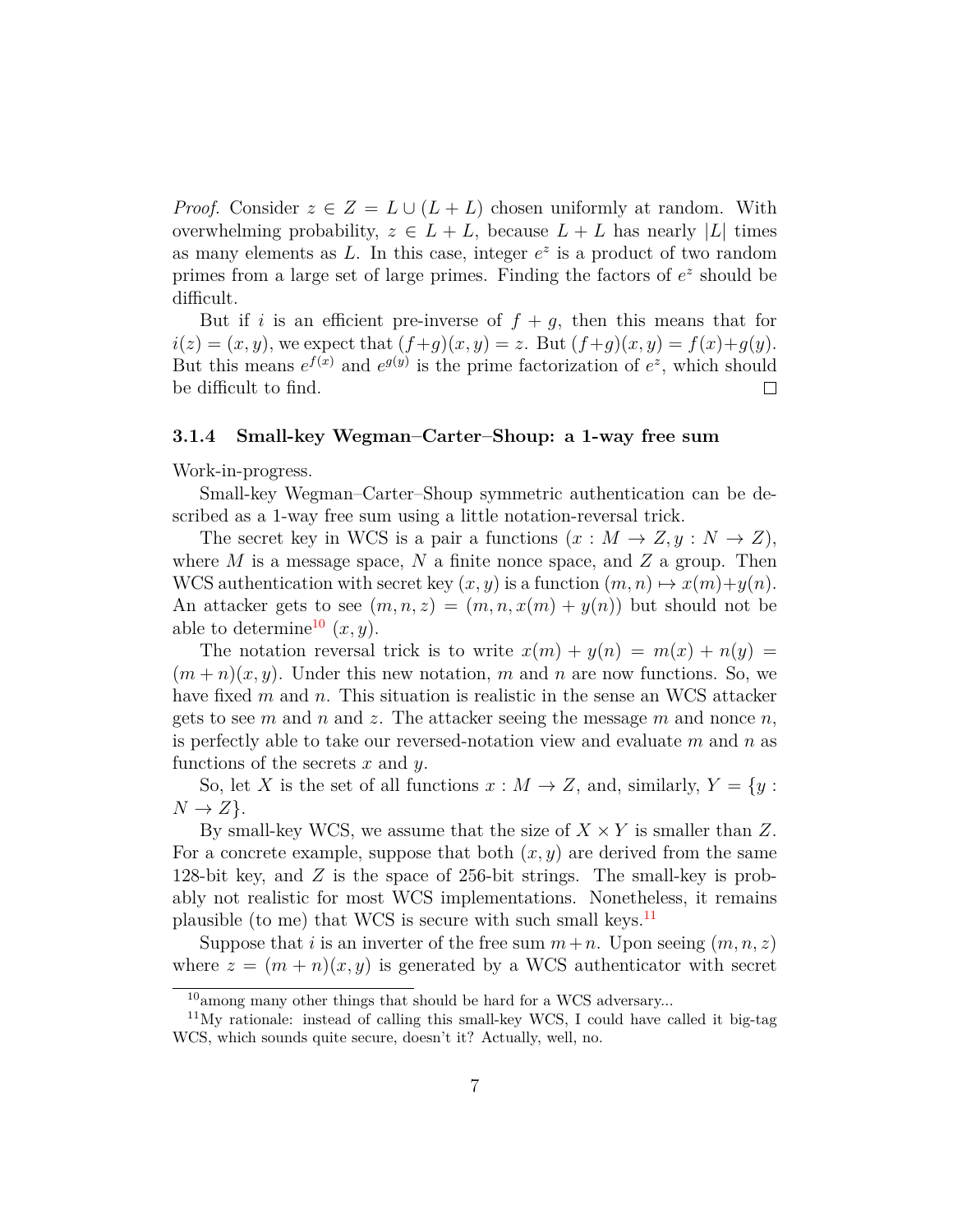key  $(x, y)$ , then *i* can be applied to *z*. The result is some  $(x', y')$  with  $(m +$  $n(x', y') = z.$ 

In small-key WCS, there cannot be so many  $(x, y)$  mapping to  $z$  under  $(m+n)$ , so we expect that  $(x', y') = (x, y)$ . In this even, we have recovered the actual WCS secret key, which is essentially a total break: future messages can be forged.

In sum, small-key WCS also seems to rely on a 1-way free sum.

#### **3.1.5 A 1-way free sum: constant plus 1-way**

**Lemma 7.** If f is constant and q is 1-way, then the free sum  $f + q$  is 1-way.

*Proof.* Suppose otherwise: that  $f + g$  is not 1-way for the given f and g. Then  $g^{-1}(z) = ((f + g)^{-1}(z - f(x)))_2$ , a contradiction.  $\Box$ 

Similar results may hold if *f* is sufficiently compressive. Note: the function  $\rho$  in RKHD cannot be replaced by a constant.

### **3.2 Requirements for 1-way free sums**

This section lists some requirements for free sum  $f + q$  to be 1-way.

#### **3.2.1 In a group, the summands must be 1-way**

**Lemma 8.** If *Z* is a group and  $f + g$  is 1-way, then, both  $f$  and  $g$  must be *1-way.*

*Proof.* Suppose that one of functions, say *f*, is easy-to-invert, with inverter *f*<sup>-1</sup>. Then the function defined by  $(f + g)^{-1}(z) = (f^{-1}(z - g(y)), y)$  has the same success rate at inverting  $f + g$  as the function  $f^{-1}$  has at inverting *f*.  $\Box$ 

Note: the example in [§3.1.3](#page-5-1) does not contradict this statement, because *Z* in that example is not a group: subtraction in *Z* is not available.

### **3.3 The colliding free-sum inverter**

Assume *Z* is a group and let  $N = |Z|$ . Select  $\sqrt{N}$  random values  $x_i$  and  $\sqrt{N}$ random values  $y_j$ . Compute and store all  $f(x_i)$ . Sort the resulting list.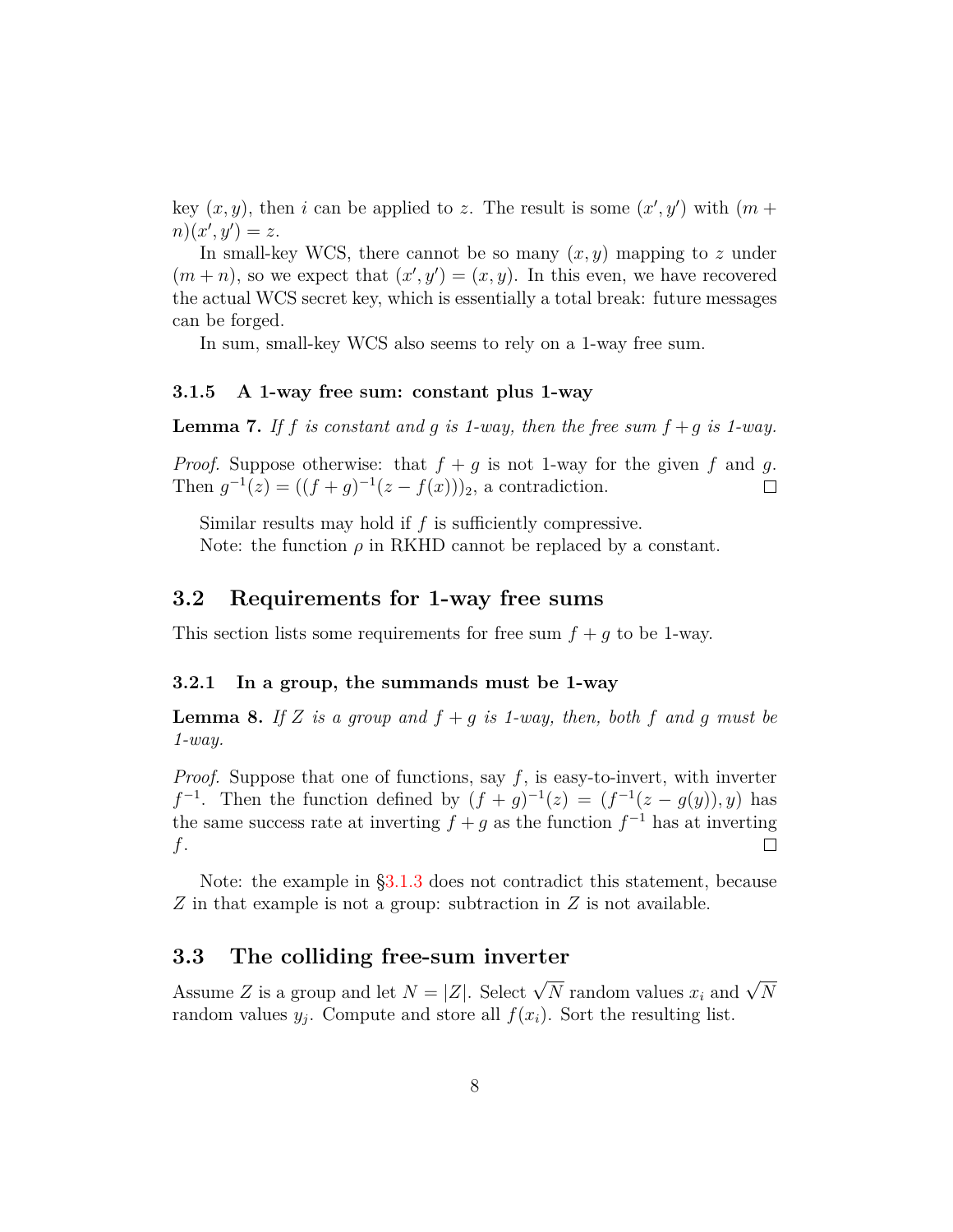Compute each  $z-g(y_j)$ , and do a binary search to find if it is in the sorted list of  $f(x_i)$ . If  $z - g(y_j) = f(x_i)$  for some *i*, *j*, then output  $(x, y) = (x_i, y_j)$ .

The total number of steps is this algorithm at most  $2\sqrt{N}\log(N)$ , although it can stop earlier.

This algorithm succeeds as an  $f + g$  inverter if the probability p that some uniformly random  $x_i$  and  $y_j$  will have  $(f + g)(x_i, y_j) = z$  for a uniformly random *z*. Let us call *p* the **colliding probability** of *f* and *g*.

By linearity of expectation, the expected number of hits in the algorithm above is at least *Np*. So, as long as  $p \geq 1/N$ , then we can reasonably expect this algorithm to work.

So, we say that *f* and *g* **collide** if the colliding probability is at least 1*/N* (approximately).

Colliding between *f* and *g* can easily fail in some cases (for example, if  $f(X)$  and  $g(Y)$  are disjoint). In other cases, colliding between f and g can be easily verified (for example, if *f* and *g* are both bijections).

Note: Shanks' baby-step-giant-step algorithm for inverting  $\sigma$  is actually a special case of this colliding algorithm.

## **4 Recommendation**

As far as I know, RKHD signatures have not been standardized or deployed. But the very similar ECGDSA signatures have been.

Somewhat surprisingly to me, as far as I know, 1-way free sums have not been studied nor has the reliance of ECGDSA on 1-way free sums been noted.

I recommend further study of 1-way free sums, specifically those involved in RKHD. The small security advantage<sup>[12](#page-8-0)</sup> of RKHD over ECGDSA is not enough to abandon ECGDSA implementations<sup>[13](#page-8-1)</sup>. This minor advantage may be enough to justify preferring RKHD over ECGDSA in new deployments (unless they need backwards interoperability).

It seems imprudent to use RKHD signatures as a replacement for similar signatures schemes, like ECDSA, EdDSA, ECKDSA or ECGOST, at least not without a more thorough study of 1-way free sums.

Using RKHD in conjunction with other signature schemes seems fairly harmless, except for the extra cost to the signer and verifier, provided the

<span id="page-8-0"></span><sup>12</sup>Avoiding a signer modular inversion.

<span id="page-8-1"></span><sup>&</sup>lt;sup>13</sup>If already used, then they have already done the modular inversion.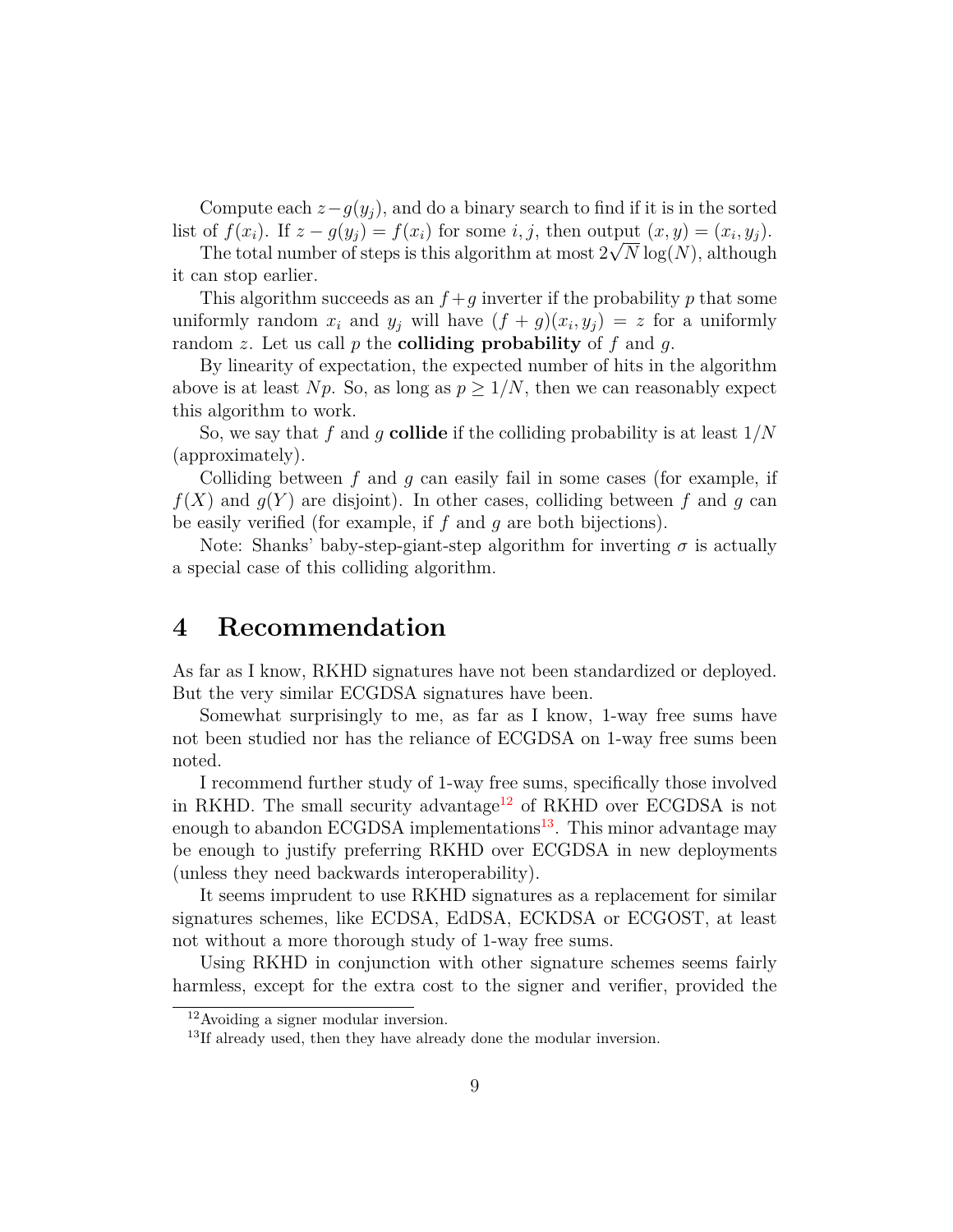keys are fully separated and so on.

## <span id="page-9-0"></span>**A 1-way formalisms and jargon**

Let  $f : A \to B$  be a function which is potentially "1-way" in a sense to be formally defined below.

The intuitive idea behind "1-way function" concerns the existence of a function  $i : B \to A$  that has some of the properties expected of a true inverse *f*<sup>-1</sup> of a bijective function *f*. We will list some properties soon, but first we discuss more general issues of efficiency and probability.

**Efficiency, existence, and evidence-based assumptions** Being 1-way encompasses a notion about computational difficulty, so it may not be sufficient to look only at the existence of inverse-like functions *i*. Indeed a a perfect inverse  $i = f^{-1}$  of bijective function *i* exists by definition, and 1-way bijections, such as that associated with discrete logs and block ciphers, are important for cryptography. So, for *f* to 1-way, we require that there must not exist inverse-like function *i* that can evaluated by an efficient algorithm.

In many cases of a specific function, the non-existence of suitable *i* cannot be proved. Instead, the non-existence of suitable *i* is merely assumed, but usally based on the ample evidence of non-discovery of suitable *i* despite extensive effort.

**Success rate** We define a general relation between two functions  $f, g : A \rightarrow$ *B* (that share the same domain and codomain). We say *f* **approximates** *g*, and write  $f \approx g$ , with a **success rate** *s* if the probability that  $f(a) = g(a)$ is at least *s*, where *a* is chosen uniformly at random from *A*.

**Probabilistic to deterministic algorithms** In this formalism (so far), we will consider a single function  $i : B \to A$ , which is deterministic. Usually cryptography deals with probabilistic algorithms (especially as adversaries). So suppose  $I: R \times B \to A$  is a deterministic function that models a probabilistic algorithm by encoding the random choices of the algorithm into a formalized finite set *R*, such that uniformly random *r* selected from *R* models the random choices of the probabilitic algorithm. (If it is impossible to do this with a finite set  $R$  – which seems unlikely to me – then we make  $R$  into a probability space and adjust as needed.) Now let  $I_r : B \to A : b \mapsto I(r, b)$ ,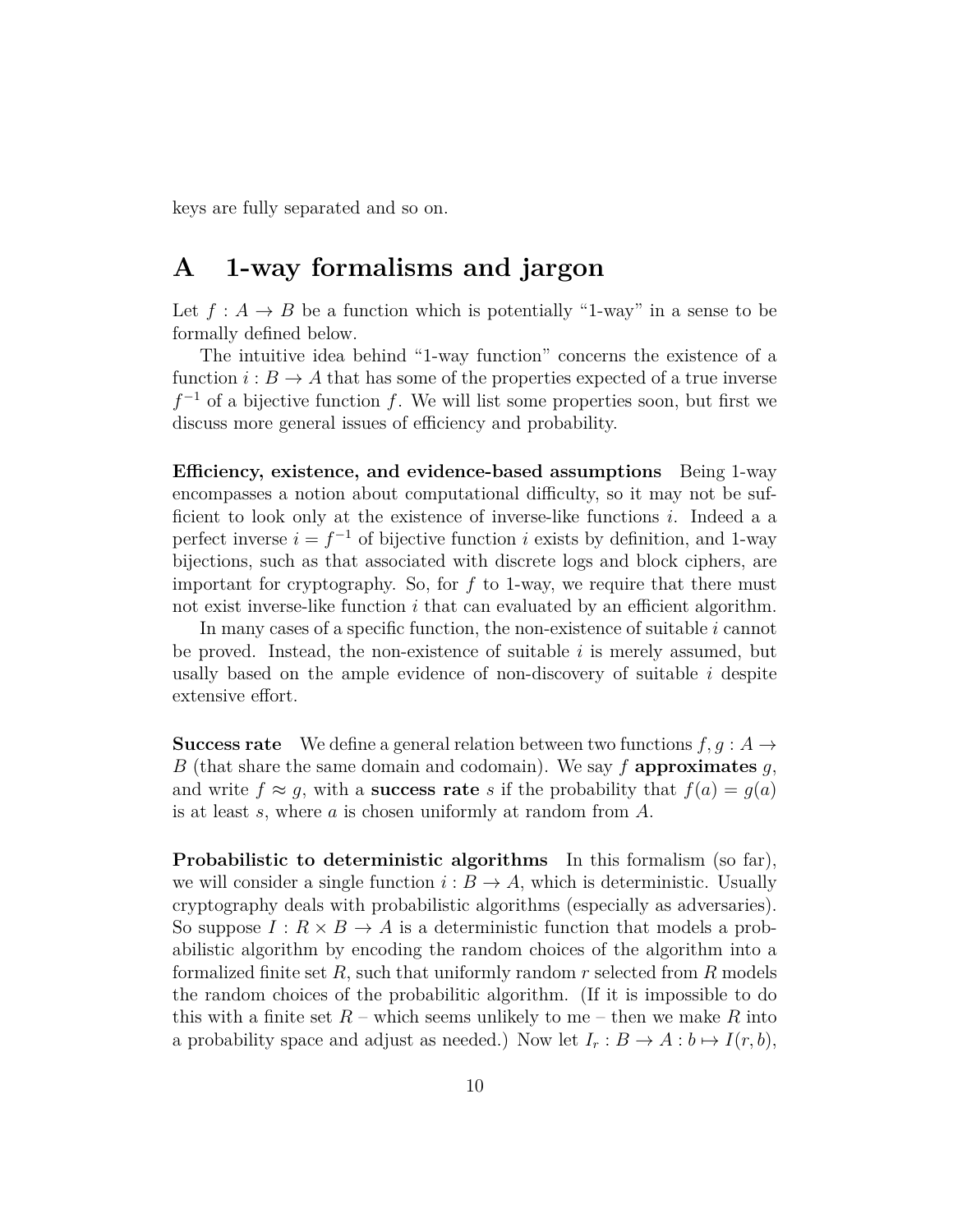which is a deterministic function of the form *i* considere previously. We define the success rate of the *I* to be the success of  $I_r$  averaged over uniformly random *r*. If *I* has success rate *s*, there exists *r* such that  $I_r$ , now a determinstic function, has success rate *r*. (Of course, it may perhaps be difficult to find *r*, but since the definitions of 1-way concern non-existence of suitable *i*, this may be adeqaute.) So, this approach, more or less reduces probabilistic algorithm setting to deterministic function setting (up to finding *r*).

**Inverse-like properties** We will define several different **flavors** of 1-way properties of *f*. To do this, we just need to fix a little more notation about involving functions.

For any functions  $f : A \to B$  and  $g : B \to C$ , let  $gf$  be the composite function  $gf: A \to C: a \mapsto g(f(a))$ . (Note many authors write as  $g \circ f$ instead.) Note that  $f \approx g$  implies  $hf \approx hg$ .

For any set *A*, where  $1_A : A \to A : a \mapsto a$  for the identity function on the set *A*. If the domain and codomain are clear from context, then we can omit the subscript *A*. For example, if  $f : A \to A$  and we write  $f \approx 1$ , then by definition of the symbol  $\approx$ , it clear that 1 means  $1_A$ .

Recall that we seek a function *i* that acts like  $f^{-1}$  would. Now we have all the tools to formally specify this.

The three main inverse-like properties of a function  $i : B \to A$  are:

$$
fi \approx 1,\tag{10}
$$

$$
if \approx 1,\tag{11}
$$

$$
fif \approx f. \tag{12}
$$

If *f* is actually bijective and  $i = f^{-1}$ , then each approximation above holds with success rate 1 (so, as identical functions). So, each propertiy holds for a true inverse. If they hold for another function *i*, then we say that *i* has an inverse-like property.

In this report, we have used the first property,  $f_i \approx 1$  in defining what it means to be 1-way. In other words, we have said that *f* is 1-way if there exists no efficient, high success rate function *i* such that  $f_i \approx 1$ . (Note  $1 = 1_B$ in this context.)

Many other similar inverse-like properties can be specified, as follows. Each property is an approximation between two compositions (like the three properties above). Each has domain-codomain pair which is one of (*A, A*),  $(A, B)$ ,  $(B, B)$  or  $(B, A)$ . Each composite function is composite of some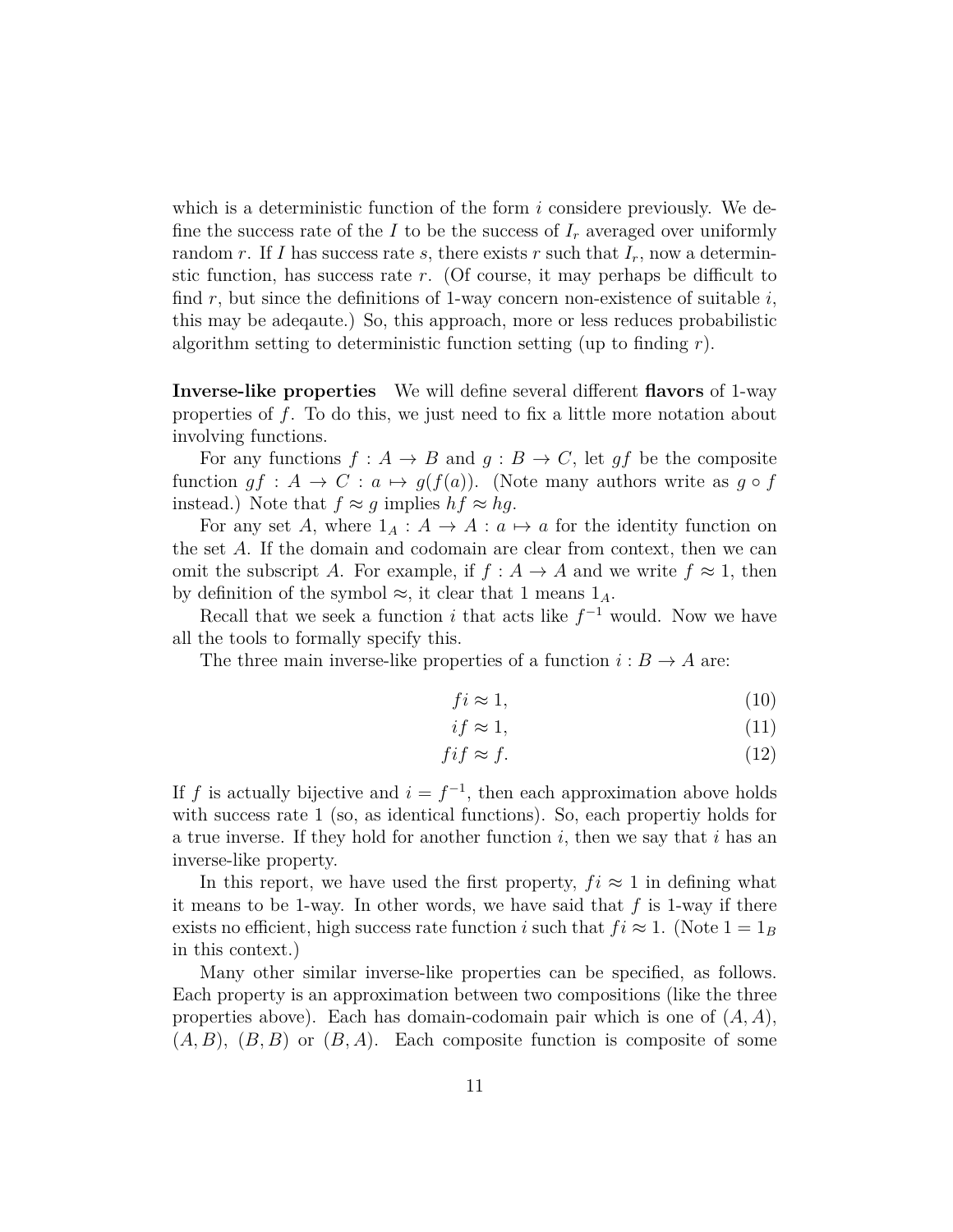non-negative integer number of functions (*i* or *f*, alternating in some order). For example, this report's main inverse-like property,  $f_i \approx 1$ , is given by domain-codomain pair (*B, B*) and composite numbers {0*,* 2}.

Among such generalites, the three approximations given above are probably the most important, because of the fact that *i* appears only once (among other reasons).

The reader might notice that some inverse-like properties of *i* can imply others. Especially important implications include the following.

- If *f* is bijective (as is the function  $f = \sigma : s \mapsto sG$ ), then a true inverse function  $f^{-1}$  exists. We may compose  $f^{-1}$  with some approximation properites. Then the three main approximations for *i* above just reduce to the simpler approximation approximation  $i \approx f^{-1}$ , showing that they are all equivalent.
- If  $if \approx 1_A$ , then  $fif \approx f$ . (Just apply f.)

**Jargon** What to call the flavors? We cannot name them all, so only try to name the most fundamental. Begin by naming the functions *i* that satisfy the three main approximations above.

- If  $f_i \approx 1_B$ , then *i* is a **forgoer** for *f*.
- If  $if \approx 1_A$ , then *i* is a **reverser** for *f*.
- If  $f \in \mathcal{F}$ , then *i* is a **conjoiner** for *f*.

Through most of this report a forgoer has been called an inverter. This is because the other flavors were not needed, and inverter better conveys the similarity to an inverse than forgoer. Anyway, 1-way functions, as defined in main parts of this report, could be more precisely called unforgoable functions.

Note that a success rate 1 reverser for *f* exists if and only if *f* is injective. Similarly, a success rate 1 forgoer for *f* exists if and only if *f* is surjective. More generally, a reverser has success rate at most  $|B|/|A|$ , and forgoer has success rate at most  $|A|/|B|$ . By contrast, a success rate 1 conjoiner exists for every f, although it not necessarily an efficient conjoiner. The existence observations above ignore issues of efficiency: usually the terms reverser, forgoer and conjoiner refer only to efficient functions.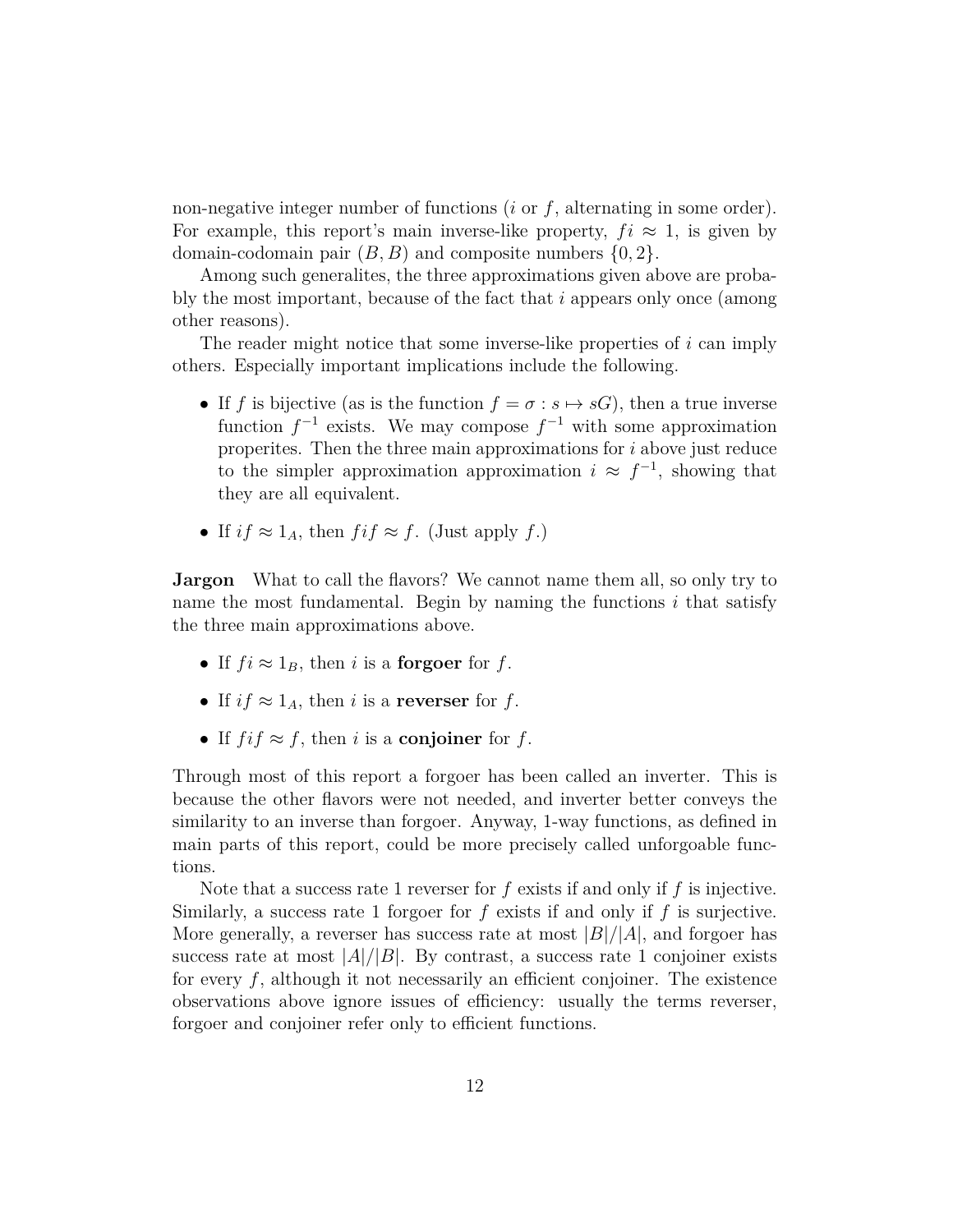Much literature in cryptology uses the term **preimage finder**, either for our forgoer or our conjoiner.

Note that, in previous work on MQV, I called these three types of *i* by different names: **inverter**, **reverter**, **opener**, respectively. As far as I know, nobody picked up my past terminology, so I do not feel too obliged to stick with it consistently. More technically, in the MQV work, I found bounds on the various *i* types given the sizes of *A* and *B*, and reductions between the notions relative to other types of *f*-attack tasks, such as distinguishers and predicters.

For the sake of an example, consider the degenerate case of a constant function  $f : A \rightarrow B$ , where both *A* and *B* are large sets. On one hand, *f* is 1-way in the sense of being unforgoable and irreversible (informationtheoretically!). On the other hand, a constant  $f$  is not 1-way in the sense that it is easily conjoinable: every function  $i : B \to A$  is a success rate 1 conjoiner!

In more generic cryptology, it is common to view constant functions as an uninteresting case, and not worthy of the designation of 1-way. In order not to water down the meaning of "1-way", it seems reasonable to preclude constant function from the special class of "1-way" functions. Defining "1-way" to be our unconjoinable (plus perhaps with additional coniditions) precludes constant functions.

Becuase of this ambiguity, this report re-defines 1-way, and this section introduces an alternative term unforgoable with a more specifc meaning.

**Why this reports forgoes unconjoinability** In the specifics of this report, the unconjoinability flavor of 1-way seems to complicate some issues. For example, the summands in an unconjoinable free sum do not have to be unconjoinable (consider a constant plus an unconjoinable function). It seems too awkward to state some of results about free sums with special exemptions tailored pre-existing notions of 1-way like unconjoinability.

A forgoer of the free sum  $\nu = \rho + \sigma$  corresponds exactly to a passive universal forger of RKHD as noted in the body of the report.

Note that the function  $f = \nu : \mathbb{E} \times \mathbb{Z} \to \mathbb{E}$  has a uniformity property: given uniformly input, the output is uniformly random. This uniformity property is inherited from + defining a group and  $\sigma : \mathbb{Z} \to \mathbb{E}$  being a bijection. Any function with such a uniformity property has the property any conjoiner is a forgoer, and vice versa. (Check this.)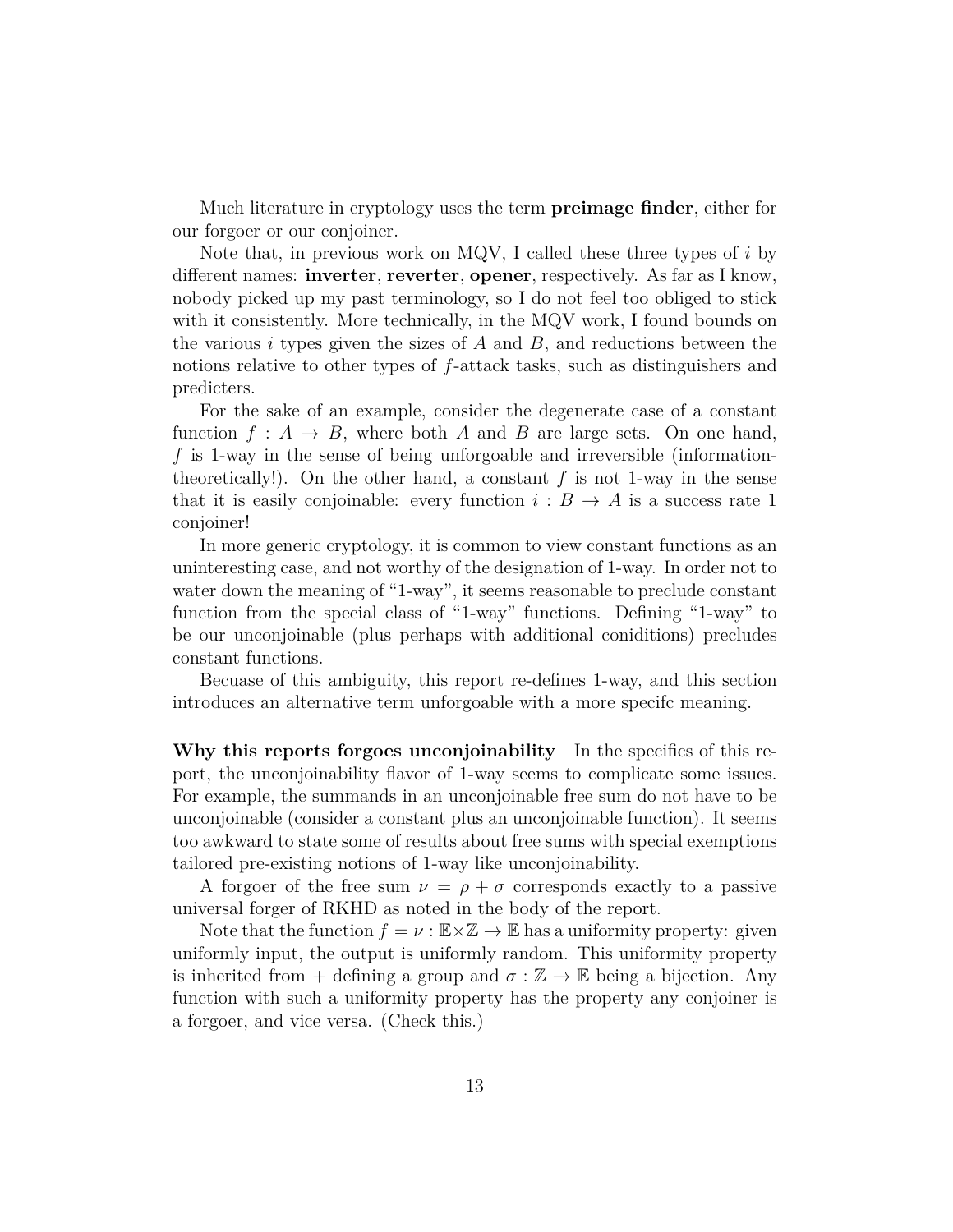So, actually, the unconjoinability definition of 1-way would have worked just fine for defining RKDH security. Where unconjoinability was lacking in this report was in generalization to other free sums, where the unforgoability definition is more natural.

## **B Previous work and references**

To be completed.

### **B.1 Agnew, Mullin and Vanstone**

In 1990 (Electronic Letters), Agnew, Mullin and Vanstone (AMV) proposed a variant of ElGamal signatures (in a non-ECC) setting. The AMV signing equation could be written as  $h = rk + ds \mod n$ , in the notation of this report. Agnew, Mullin and Vanstone point out that the function  $x \mapsto x^x$  mod p seems to be 1-way. This function corresonds to our function *ρ*.

By writing  $\sigma'(s) = sQ$ , we can also show that the EC version of the AMV signature has a passive universal forgery equivalent to the inversion of a free sum, with AMV signature  $(R, s)$  being valid if and only if  $\rho(R) + \sigma'(s) = hG$ .

Note that AMV signatures require a one-time modular inversion of the secret signing key. This modular inversion is a small cost, but might also represent a small security risk.

### **B.2 ECGDSA**

An EC version of AMV signatures have been standardized in the form of ECGDSA. All the comments above about AMV apply.

### **B.3 Nyberg and Rueppel**

In Eurocrypt 1994, Nyberg–Rueppel proposed six variants of ElGamal with message recovery. One of these six seems to correpsond the RKHD variant (upon removal of message recovery), but they do not seem focus on the RKHD variant, nor on the security of free sums.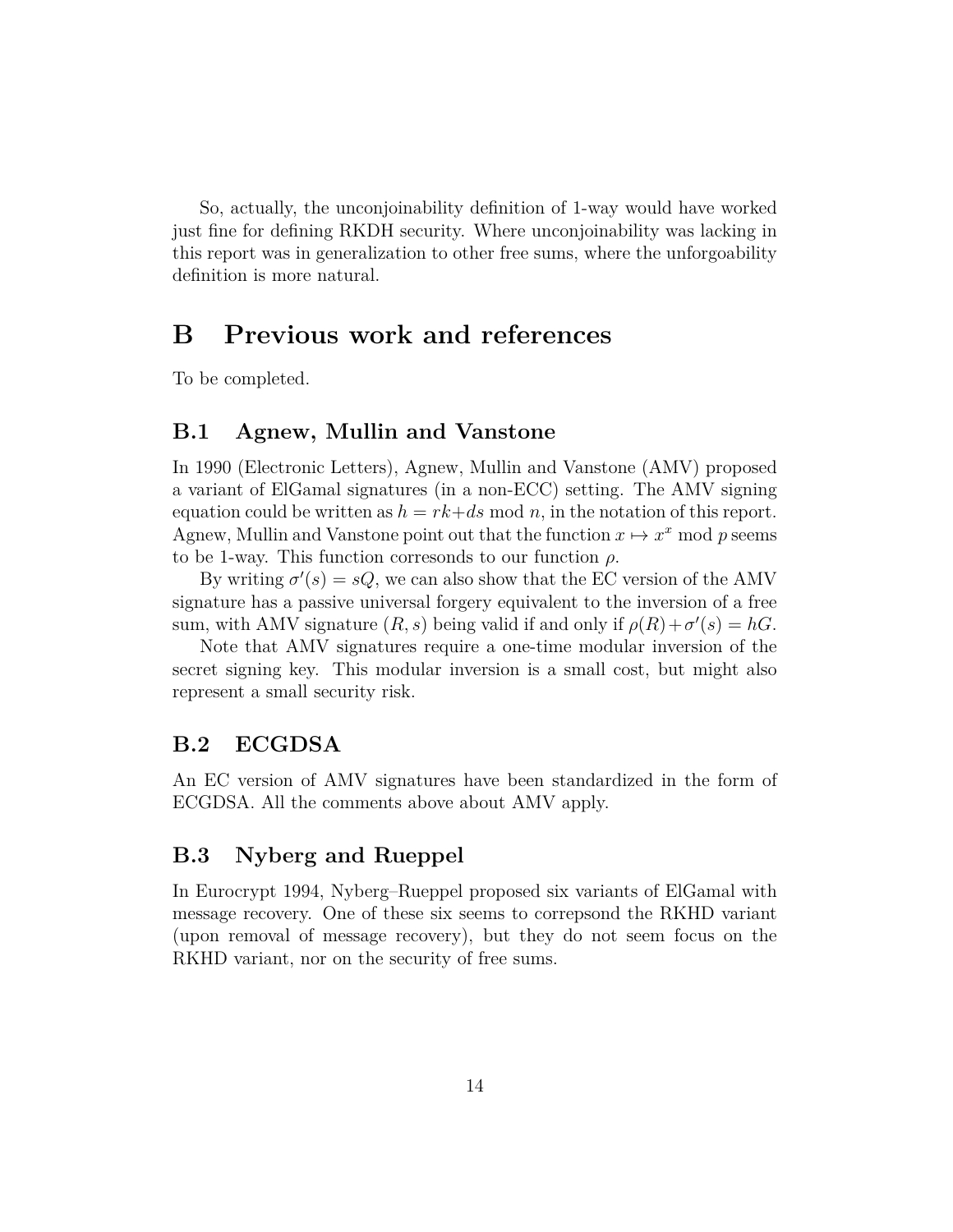### **B.4 Handbook of Applied Cryptography**

Menezes, van Oorschot and Vanstone, in the Handbook of Applied Cryptography adapt Nyberg and Rueppel's six variants of ElGamal to the traditional setting with appendix signatures (no message recovery).

### **B.5 Horster, Peterson and Michels**

In 1994 (ACM), Horster, Petersen and Michels, survey 13,000 variants of El-Gamal signatures. RKHD signatures, in their classification scheme, are type EG I, and number 4, and so on. They do not emphasize anything like free sums (or products). However, they claim an equivalence in security between number 2 and number 4 signatures, which in our notation, corresponds to swapping the roles of *G* and *Q*. They did not provide details of this equivalence.

I speculate that "equivalence" Horster, Petersen and Michels were referring to is the following. Suppose that the forger's input consists not only of the public key *Q*, but also the generator *G*. This forger is a free-generator forger. Then an free-generator RKDH forger is clearly equivalent to a freegenerator ECGDSA-forger, just by swapping the inputs *G* and *Q*.

In this report, I assume that *G* is fixed, and therefore not an input to the forger. This formalism models the common practice that *G* is fixed, so that the public key *Q* can be as small as possible. Formally, it also allows for non-intuitive possibility that forger specific to  $G$ . I have so far failed<sup>[14](#page-14-0)</sup> to find an equivalent between RKHD and ECGDSA in this fixed-*G* setting. As noted earlier, the security is still quite similar without such a literal reductive equivalence. In both cases, passive universal forgery is equivalent to inverting a free sum.

### **B.6 Schnorr**

Schnorr (1994?) signatures are similiar to RKHD signatures but with  $\rho'(R)$ *R* instead of  $\rho$  and  $h'$  being the hash of *R* and *m* instead of *h*. The natural combination<sup>[15](#page-14-1)</sup> of Schnorr with RKHD would use the 1-way  $\rho$  and  $h'$ , would

<span id="page-14-0"></span><sup>&</sup>lt;sup>14</sup>For example, the naive approach of dividing the verifying equation by  $d$  partly does the trick but it modifies the function *ρ*.

<span id="page-14-1"></span><sup>&</sup>lt;sup>15</sup>The naive combination, taking  $\rho'$  and  $h$ , is faster, but not secure, because, for example,  $\rho'$  is not 1-way.